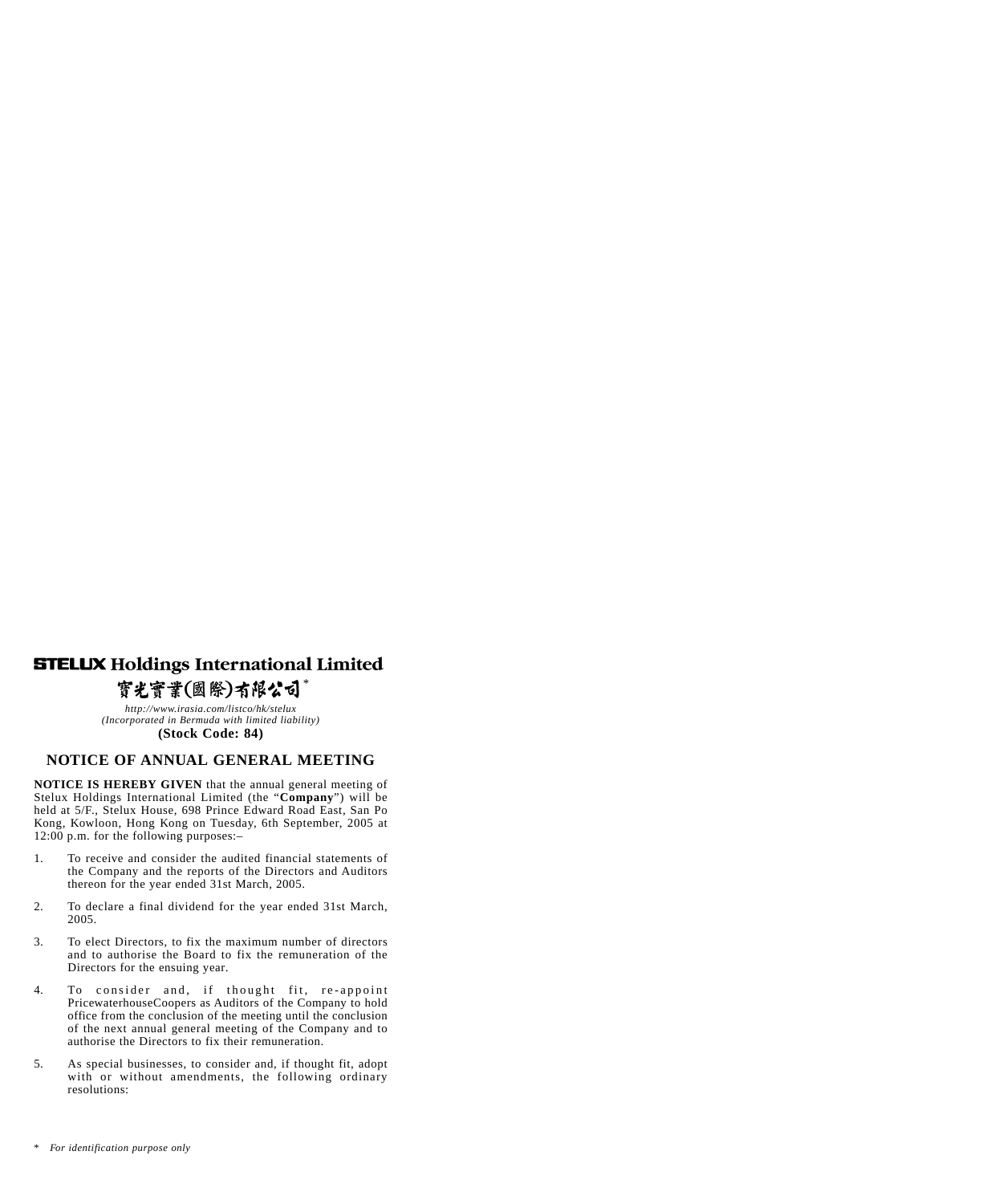### **ORDINARY RESOLUTIONS**

#### (A) "**THAT**:

- (i) subject to paragraph (ii) below, the exercise by the Directors of the Company during the Relevant Period of all the powers of the Company to purchase shares of the Company be and it is hereby generally and unconditionally approved;
- (ii) the aggregate nominal amount of shares which may be purchased on The Stock Exchange of Hong Kong Limited or any other stock exchange recognised for this purpose by the Securities and Futures Commission of Hong Kong and The Stock Exchange of Hong Kong Limited under the Hong Kong Code on Share Repurchases pursuant to the approval in paragraph (i) above shall not exceed 10 per cent of the aggregate nominal amount of the share capital of the Company in issue at the date of passing this resolution, and the said approval shall be limited accordingly; and
- (iii) for the purpose of this resolution "Relevant Period" means the period from the passing of this resolution until whichever is the earlier of:
	- (a) the conclusion of the next annual general meeting of the Company;
	- (b) the expiration of the period within which the next annual general meeting of the Company is required by the Bye-laws of the Company or The Companies Act 1981 of Bermuda (as amended) to be held; and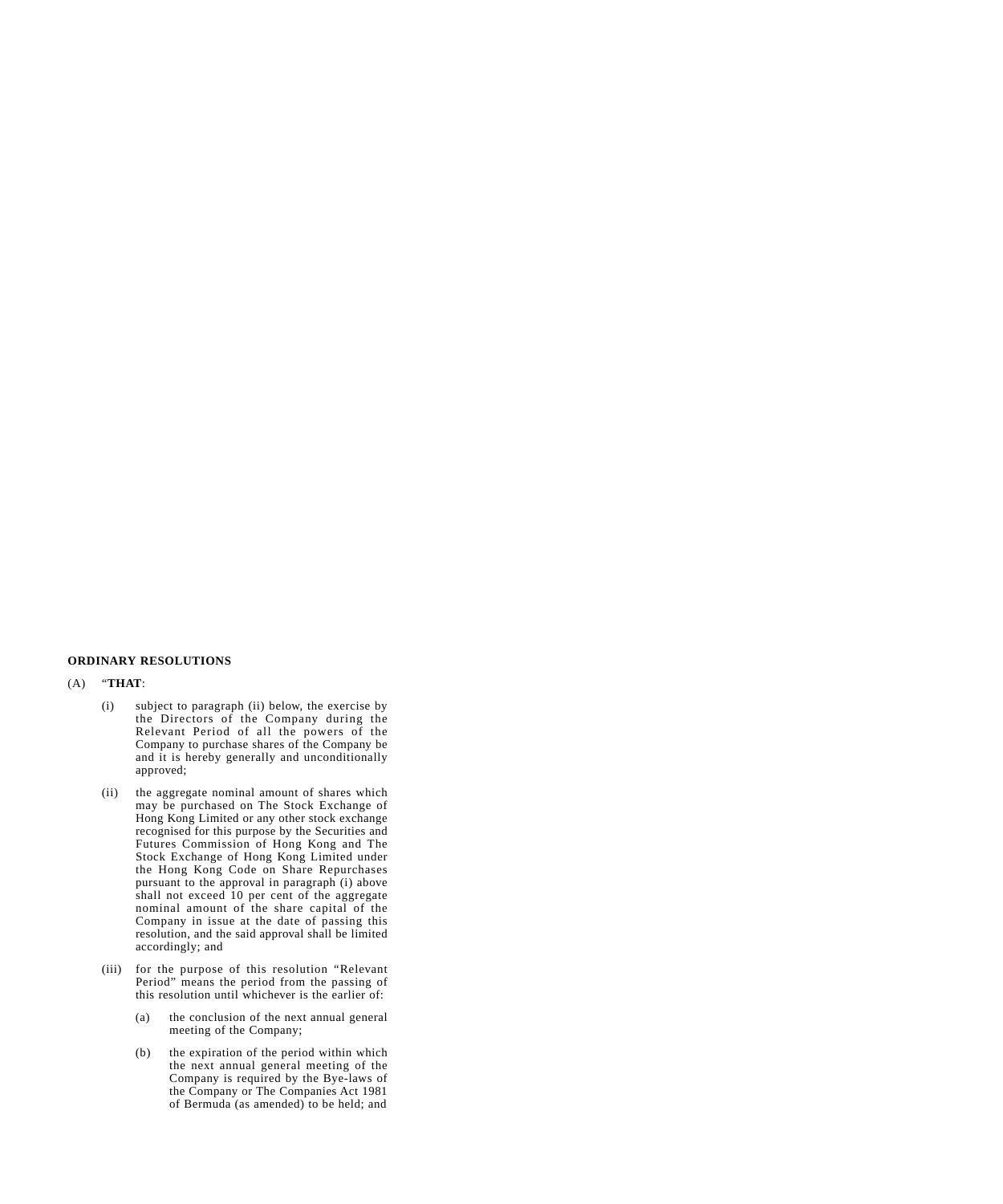(c) the revocation or variation of the authority given under this resolution by ordinary resolution of the shareholders in general meeting."

#### (B) "**THAT**:

- (i) subject to paragraph (iii) below and subject to the consent of the Bermuda Monetary Authority, the exercise by the Directors of the Company during the Relevant Period of all the powers of the Company to allot, issue and deal with additional shares in the capital of the Company and to make or grant offers, agreements and options which might require the exercise of such power be and it is hereby generally and unconditionally approved;
- (ii) the approval in paragraph (i) shall authorise the Directors of the Company during the Relevant Period to make or grant offers, agreements and options which might require the exercise of such power after the end of the Relevant Period;
- (iii) the aggregate nominal amount of share capital allotted or agreed conditionally or unconditionally to be allotted (whether pursuant to an option or otherwise) by the Directors of the Company pursuant to the approval in paragraph (i), otherwise than pursuant to (a) a Rights Issue, (b) the exercise of rights of subscription or conversion under the terms of any warrants issued by the Company or any securities which are convertible into shares of the Company (c) any option scheme or similar arrangement for the time being adopted for the grant or issue to officers and/or employees of the Company and/or any of its subsidiaries of shares or rights to acquire shares of the Company or (d) any scrip dividend or similar arrangement providing for the allotment of shares in lieu of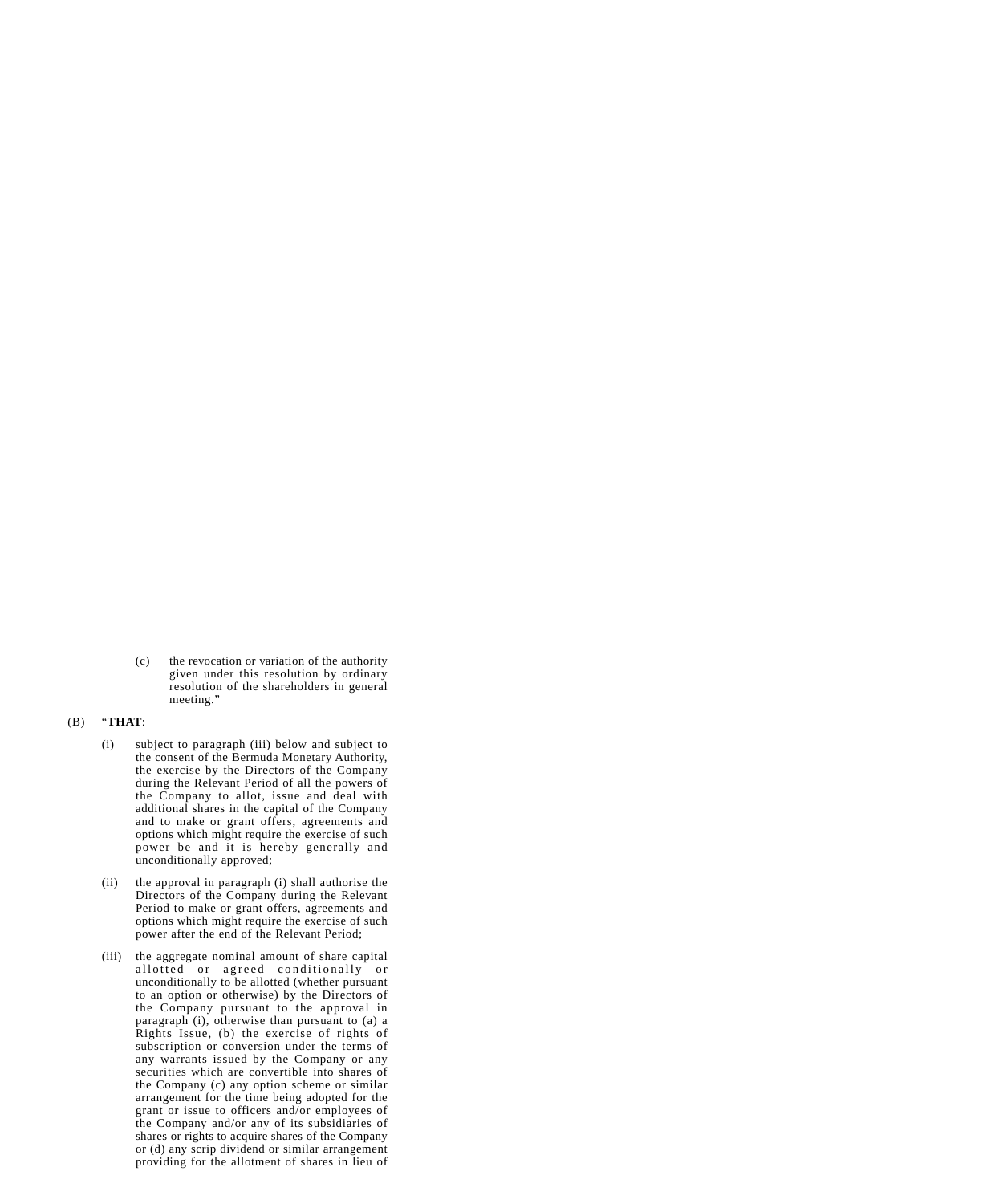the whole or part of a dividend on shares of the Company, shall not exceed the aggregate of: (aa) 20 per cent of the aggregate nominal amount of the share capital of the Company in issue at the date of passing this resolution and (bb) (if the Directors are so authorised by a separate ordinary resolution of the shareholders of the Company) the nominal amount of share capital of the Company repurchased by the Company subsequent to the passing of this resolution (up to a maximum equivalent to 10 per cent of the aggregate nominal amount of the share capital of the Company in issue at the date of passing this resolution), and the said approval shall be limited accordingly; and

(iv) for the purposes of this resolution:

"Relevant Period" means the period from the passing of this resolution until whichever is the earlier of:

- (a) the conclusion of the next annual general meeting of the Company;
- (b) the expiration of the period within which the next annual general meeting of the Company is required by the Bye-Laws of the Company or the Companies Act 1981 of Bermuda (as amended) to be held; and
- (c) the revocation or variation of the approval given by this resolution by ordinary resolution of the shareholders in general meeting; and

"Rights Issue" means an offer of shares open for a period fixed by the Directors of the Company to holders of shares of the Company or any class thereof on the register on a fixed record date in proportion to their then holdings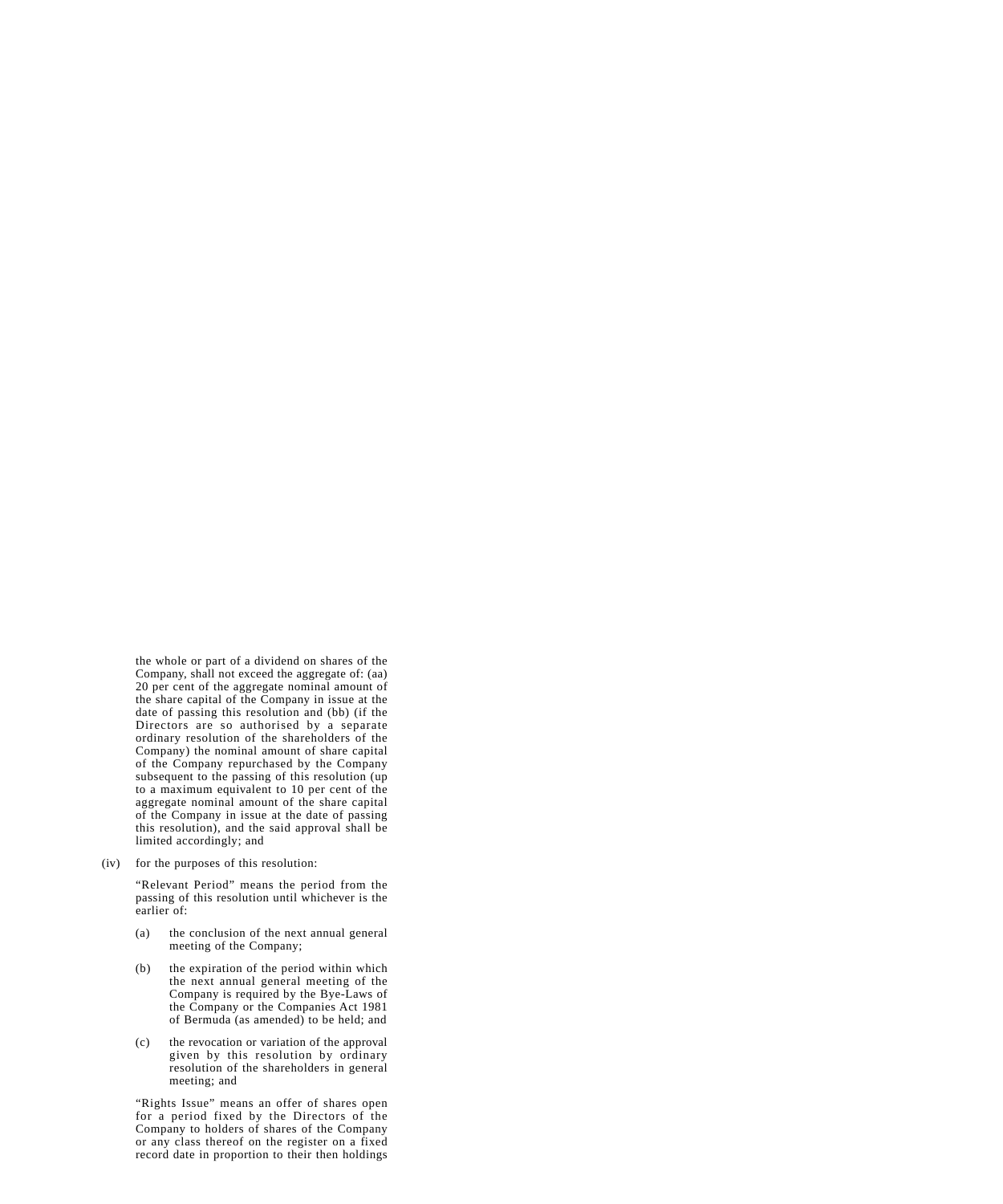of such shares or class thereof (subject to such exclusion or other arrangements as the Directors of the Company may deem necessary or expedient in relation to fractional entitlements or having regard to any restrictions or obligations under the laws of, or the requirements of any recognised regulatory body or any stock exchange in, any territory outside Hong Kong)."

(C) "**THAT** the Directors of the Company be and they are hereby authorised to exercise the powers of the Company referred to in paragraph (i) of the resolution set out as resolution  $(B)$  in the notice of the meeting of which this resolution forms a part in respect of the share capital of the Company referred to in subparagraph (bb) of paragraph (iii) of such resolution."

> By order of the Board **Caroline Chong** *Company Secretary*

Hong Kong, 29th July, 2005

The Directors of the Company as at the date hereof:

#### *Executive Directors:*

Wong Chong Po *(Chairman)*, Chumphol Kanjanapas (alias Joseph C. C. Wong) *(Vice Chairman and Chief Executive Officer)*, Anthony Chu Kai Wah, Stan Lee Shu Chung and Wong Yuk Woon

*Non-Executive Directors:*

Sakorn Kanjanapas, Kwong Yiu Chung *(independent)*, Sydney Chu Chun Keung *(independent)* and Wu Chun Sang *(independent)*

*Principal Office:* 27/F., Stelux House 698 Prince Edward Road East San Po Kong Kowloon Hong Kong